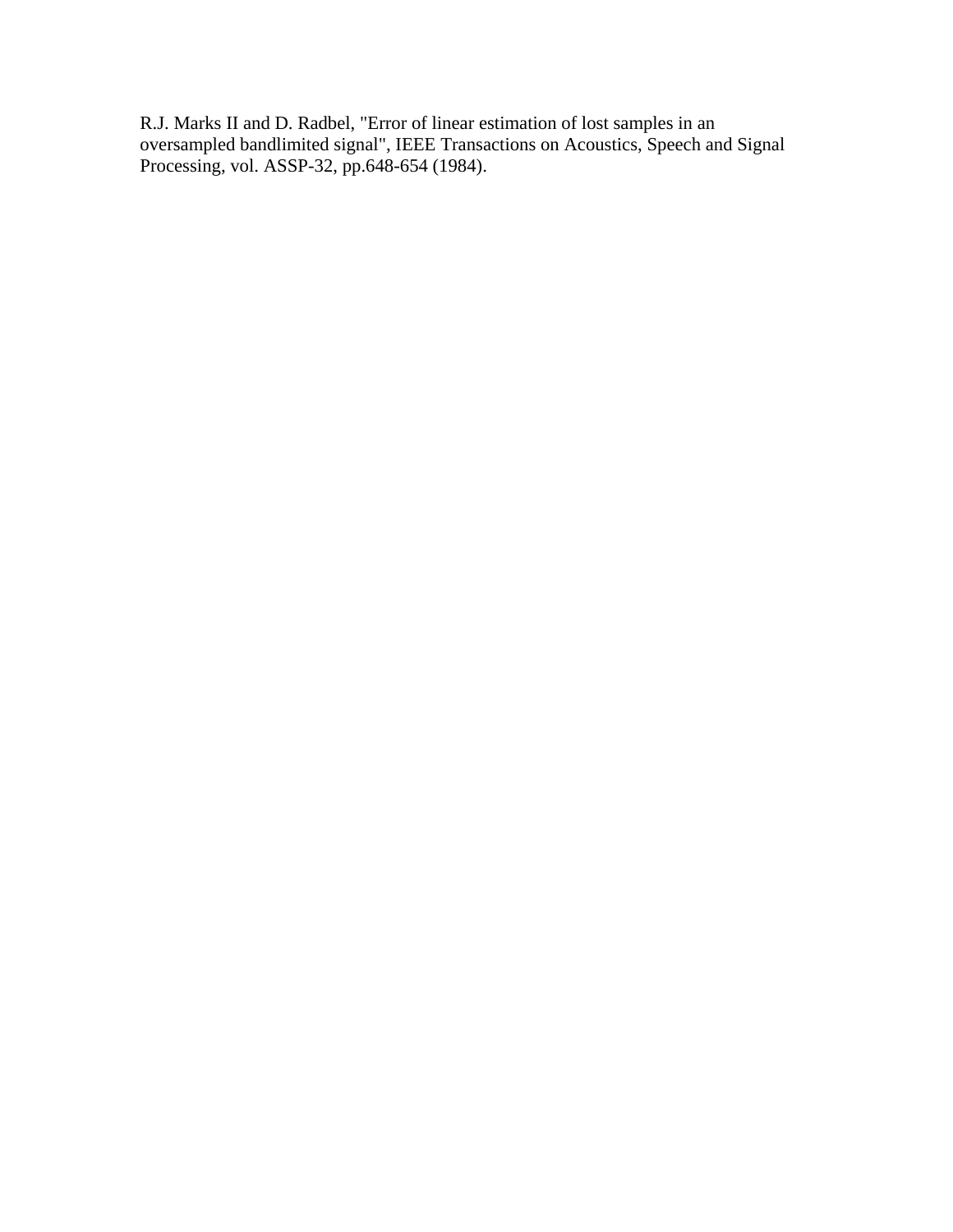

Fig. 4. Frequency response of the 32-tap quadrature mirror filter.



Fig. 5. Reconstruction error between the output and the input of the system of Fig. 1 (codecs not included). Eight taps,



Fig. 6. Reconstruction error between the output and the input of the system of Fig. 1 (codecs not included). 16 taps.



Fig. 7. Reconstruction error between the output and the input of the system of Fig. 1 (codecs not included). 32 taps.

TABLE **<sup>111</sup> APPROXIMATION ERRORS FOR 8-, 16-, AND 32-TAP FILTERS** 

| .      |                               |          |               |                           |
|--------|-------------------------------|----------|---------------|---------------------------|
| ٠<br>N | W.NDOW.NG<br><b>TECHNIQUE</b> |          | METHOD OF [4] | PROPOSED<br><b>METHOD</b> |
| 8      | 0.969858                      | E-01     | 0.297892L-03  | 0.254621 E-03             |
| 16     | 0.437511                      | $£-02$   | 0.172692 E-05 | 0.149813 E-05             |
| 32     | 0.576005                      | $F - 01$ | 0.291371 E-05 | 0.169736 E-05             |

# IV. CONCLUSIONS

**An** automatic method has been proposed for designing halfband nonrecursive quadrature mirror filters with the desired behavior of the stop and transition bands.

This method is based on an analytical formula which has been derived to represent a duly defined approximation error: in this way the set of coefficients which minimize this error can be computed by means of a well known nonlinear optimization procedure.

## **REFERENCES**

- [1] D. Esteban and C. Galand, "32 KBPS CCITT compatible splitband coding scheme," in *Proc. IEEE Int. Conf. Acoust., Speech, Signal Processing,* Tulsa, OK, Apr. 1978, pp. 320-325.
- R. Crochiere, "Digital signal processor: Sub-band coding," *Bell*   $\lceil 2 \rceil$ *Sysf. Tech. J.,* vol. 60, pp. 1633-1653, Sept. 1981.
- R. S. Cheung and R. L. Winslow, "High quality 16 kb/s voice  $\lceil 3 \rceil$ transmission: The subband coder approach," in *Proc. IEEE Int. Con8 Acousf., Speech, Signal Processing,* Denver, CO, Apr. 1980, pp. 3 19-322,
- $|4|$ **J.** D. Johnston, "A filter family designed for use in quadrature mirror filter banks," in *Proc. IEEE Int. Conf. Acoust., Speech, Signal Processing,* pp. 291-294, Denver, CO, Apr. 1980.
- H. **H.** Rosenbrock, "An automatic method for finding the greatest or least value of a function," *Comput. J.,* vol. 3, pp. 175-184, 1960.
- [6] R. Hooke and T. Jeaves, "Direct search solution of numerical and statistical problems," *J. Ass. Comp. Mach.,* vol. 8, pp. 212-229, Apr. 1961.
- $\vert 7 \rangle$ L. R. Rabiner, C. **A.** McConegal, and D. Paul, "FIR windowed filter design program-WINDOW," in *Programs for Digital Signal Processing.* New York: IEEE Press, 1979.
- G. Pirani, F. Rusinà, and V. Zingarelli, "Multiplication-free filters  $[8]$ for subband coding of speech," in *Pvoc. IEEE Int. Symp. Circuits Sysf.,* Rome, Italy, May 1982, pp. 848-851.

# Error **of** Linear Estimation **of** Lost Samples in an Oversampled Band-Limited Signal

ROBERT **J.** MARKS I1 **AVI** DMlTRY RADBEL

*Abstract-A* finite number **of** lost samples from an oversampled bandlimited signal can be restored from the remaining samples. This paper explores the noise sensitivity of a linear algorithm that performs such restoration. Even though the problem is **well** posed, restoration noise level can become prohibitively high for a) sampling rates close to the

Manuscript received June 27, 1983; revised November 22, 1983.

The authors are with the University of Washington, Department of Electrical Engineering, Seattle, WA 98195.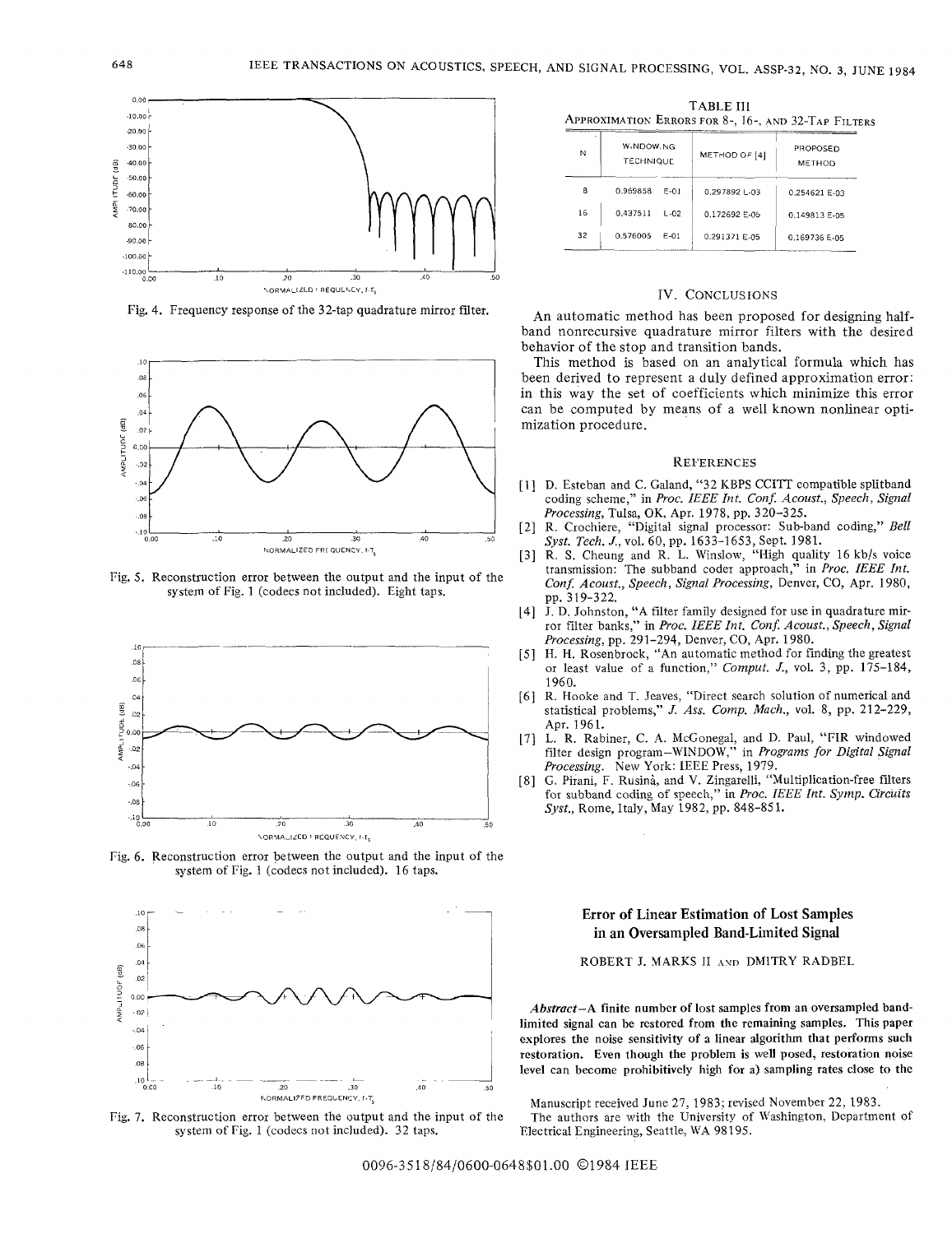**Nyquist rate, and b) too many lost samples. Numerical results of restoration noise level are given for the cases of one lost sample, two (not necessarily adjacent) samples and a sequence of** *M* **adjacent lost samples. The effects of both truncation and noise are evaluated for the case of a single lost sample in a stochastic signal. The results are compared with the corresponding minimum mean-square error of the lost sample.** *Al***though suboptimal, the truncated lost sample sampling estimate is more straightforward computationally and does not require detailed knowledge of the signal or noise second-order statistics.** '

# I. **INTRODUCTION**

In the absence of noise a finite number of lost samples in an oversampled band-limited signal can be regained from the remaining known samples [ <sup>1</sup>]. Such a restoration falls under the title of interpolation-a process that is well posed  $[2]-[4]$ ; that is, the ratio of restoration error to data noise levels can be bound, Clearly, the performance of such restoration algorithms will generally worsen (and the bound increase) when a) the sampling rate becomes closer to the Nyquist rate, and b) the number of lost samples increases.

In this paper, we investigate the sensitivity of the restoration algorithm in [1] to additive samplewise white noise. The variance of the corresponding restoration uncertainty is used as a measure of the algorithm's performance.

For a single lost sample in a zero-mean wide sense stationary stochastic signal, the effects of both data noise and truncation on the estimation error are considered: first using the truncated lost sample sampling theorem (ST) estimate and then using the minimum linear mean-square error (MSE) estimate. Although the ST approach is suboptimal, its implementation requires only a bound on the signal bandwidth. It does not depend on a detailed knowledge of the second-order statistics of the signal and noise as does the MSE estimate.

# 11. **PRELIMINARIES**

Here, without elaboration, we restate the results in [1]. Let  $f(x)$  denote a finite energy deterministic band-limited signal with bandwidth  $2W$ . That is

$$
f(x) = \int_{-W}^{W} F(u) \exp (j2\pi ux) \, du
$$

where

$$
F(u) = \int_{-\infty}^{\infty} f(x) \exp(-j2\pi ux) dx.
$$

Let  $2B$  be a sampling rate equal to or in excess of the Nyquist rate 2W. Define the sampling rate parameter  $r = W/B \le 1$ . Let % denote a set of indices corresponding to *M* lost samples. If  $r < 1$ , we can regain  $f(x)$  from the sample set  $\{f(m/2B)| m \notin \mathcal{M}\}\$ via

$$
f(x) = \sum_{n \notin \mathbb{N}} f\left(\frac{n}{2B}\right) k(x; n) \tag{1}
$$

or

$$
f(x) = \sum_{n \notin \mathbb{N}} f\left(\frac{n}{2B}\right) k_r(x; n)
$$
 (2)

where the interpolation functions are

$$
k(x; n) = \operatorname{sinc}(2Bx - n)
$$
  
+  $r \sum_{p \in \mathbb{N}} \sum_{q \in \mathbb{N}} a_{qp} \operatorname{sinc} r(n - q) \operatorname{sinc}(2Bx - p)$  (3)

$$
k_r(x; n) = k(x; n) * 2W \operatorname{sinc}(2Wx)
$$
  
=  $r \operatorname{sinc}(2Wx - rn)$   
+  $r^2 \sum_{p \in \mathbb{N}} \sum_{q \in \mathbb{N}} a_{qp} \operatorname{sinc} r(n - q) \operatorname{sinc}(2Wx - rp)$  (4)

where  $a_{qp}$  is the qpth element of the matrix  $A = (I - S)^{-1}$ , *I* is the identity matrix, and S is a Toeplitz matrix with elements  ${s_{mn}} = r \text{ sinc } r(m - n)(m, n) \in \mathbb{N} \times \mathbb{N}$ . The asterisk denotes convolution. Note that the *r* subscript denotes the filtered equivalent of the nonsubscripted case. Correspondingly, we shall refer to (1) as the unfiltered and (2) as the filtered case.

The sampling theorem is also applicable to bandlimited stochastic processes. Let  $f(x)$  denote a real zero-mean wide sense' stationary random signal with autocorrelation

$$
R\mathbf{f}(x-y) = E[\mathbf{f}(x)\mathbf{f}(y)]
$$

where  $E(\cdot)$  denotes the expected value operator. Let  $\ell(x)$  be bandlimited with bandwidth  $2W$  in the sense that

$$
R_{\mathfrak{f}}(x) = \int_{-W}^{W} S_{\mathfrak{f}}(u) \exp(i2\pi ux) du
$$

where the power spectral density of the process is

$$
S_{\ell}(u) = \int_{-\infty}^{\infty} R \ell(x) \exp(-j2\pi ux) dx.
$$

Motivated by (1) and (2), we define the following processes in terms of 'the known samples

$$
\hat{\mathbf{f}}(x) = \sum_{n \neq \mathfrak{m}} \mathbf{f}\left(\frac{n}{2B}\right) k(x; n) \tag{5}
$$

and

$$
\hat{\ell}_r(x) = \sum_{n \notin \mathbb{N}} \ell\left(\frac{n}{2B}\right) k_r(x, n). \tag{6}
$$

Using (5) and (6) one can straightforwardly show in a manner paralleling Papoulis [7] that, if  $r < 1$ ,  $\hat{\ell}(x)$  and  $\hat{\ell}_r(x)$  are equal to  $\ell(x)$  in the mean-square sense. That is

$$
E[|\hat{\mathbf{f}}(x) - \hat{\mathbf{f}}(x)|^2] = 0 \tag{7}
$$

and

$$
E[ |\ell(x) - \hat{\ell}_r(x)|^2] = 0.
$$
 (8)

## **111. NOISE SENSITIVITY**

Let  $\xi(x)$  denote a real zero-mean wide sense stationary stochastic process with autocorrelation

$$
R_{\xi}(x - y) = E[\xi(x)\xi(y)]
$$
  
and noise level  

$$
\overline{\xi^2} = R_{\xi}(0)
$$

where the overbar denotes the expected value operator. We shall assume that the extent of the autocorrelation is sufficiently small so that when sampled at a rate of  $2B$ , the samples are white. That is

$$
R_{\xi}\left(\frac{n}{2B}\right) = \overline{\xi^2} \delta_n
$$

where  $\delta_n$  is the Kronecker delta.

If  $f(x) + \xi(x)$  is used as input in (1) and (2), the outputs for and the unfiltered and filtered cases are  $f(x) + \eta(x)$  and  $f(x) + \eta<sub>r</sub>(x)$ ,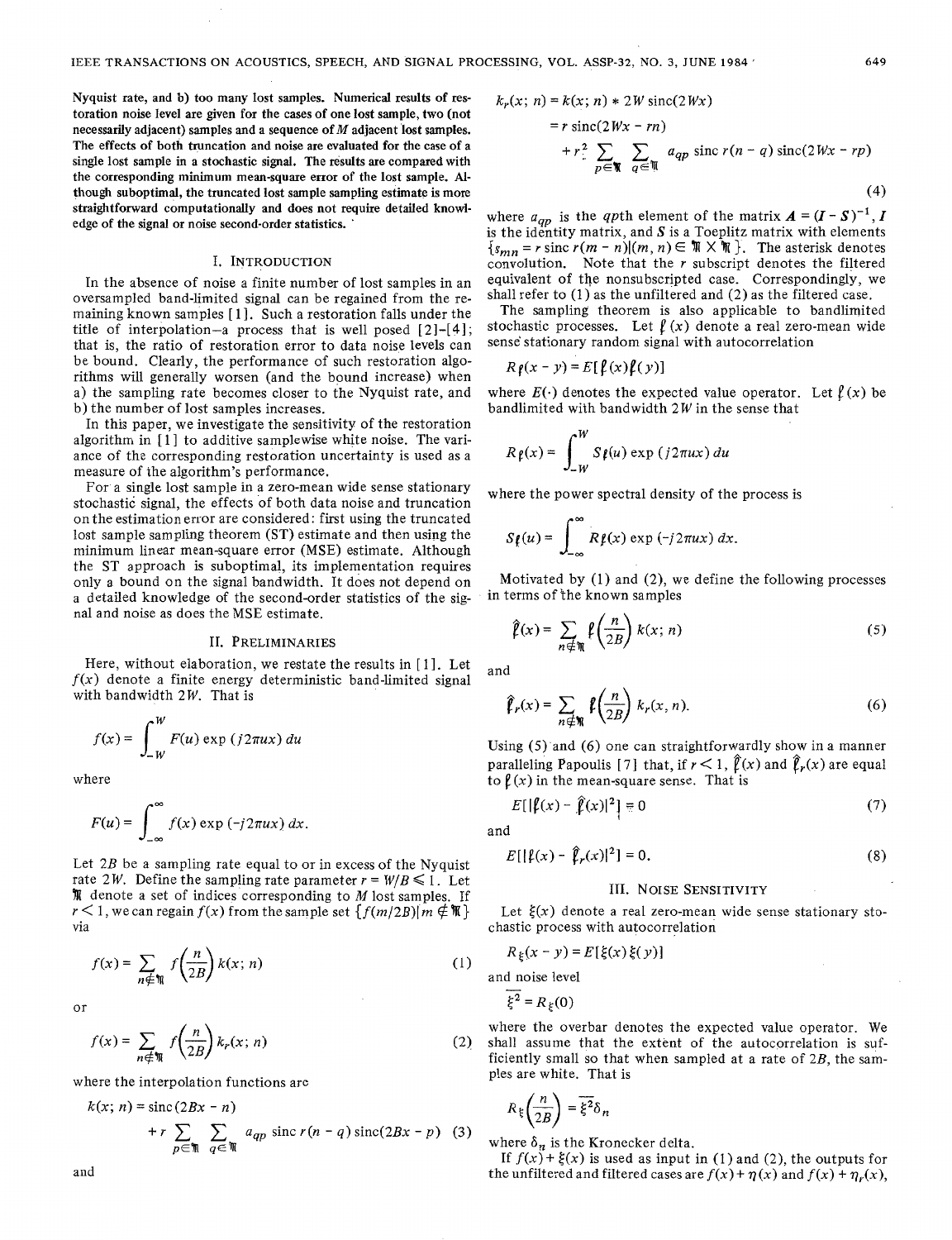respectively, where

$$
\eta(x) = \sum_{n \in \mathcal{H}} \xi\left(\frac{n}{2B}\right) k(x; n) \tag{9}
$$

and

and  
\n
$$
\eta_r(x) = \sum_{n \in \mathbb{N}} \xi\left(\frac{n}{2B}\right) k_r(x; n).
$$
\n(10)  
\nThe corresponding interpolation noise levels follow, respectively, as  
\n
$$
\overline{\eta^2(x)} = E[\eta^2(x)]
$$

The corresponding interpolation noise levels follow, respectively, as

$$
\eta^{2}(x) = E[\eta^{2}(x)]
$$
  
\n
$$
= \sum_{n \in \mathbb{N}} \sum_{m \in \mathbb{N}} R_{\xi} \left( \frac{n-m}{2B} \right) k(x; n) k(x; m)
$$
  
\n
$$
= \overline{\xi^{2}} \sum_{n \in \mathbb{N}} k^{2}(x; n)
$$
 (11)

and

$$
\frac{d}{\eta_r^2(x)} = E[\eta_r^2(x)]
$$
\n
$$
= \frac{1}{\xi^2} \sum_{n \in \mathbb{N}} k_r^2(x; n).
$$
\n(12)

\nFor the unfiltered case, 
$$
\overline{\eta^2(k/2B)} = \overline{\xi^2}; k \notin \mathbb{N}.
$$
 Upon inspection

tion of the iterative form of the restoration algorithm in [ I], one can see that

$$
\overline{\eta_r^2(k/2B)} = \overline{\eta^2(k/2B)}; \qquad k \in \mathbb{R} \tag{13}
$$

That is, the noise level at the restored sample points is identical for the filtered and unfiltered cases. For  $k \notin \mathbb{N}$ , the noise level at the unknown sample locations isgenerally decreased by filtering.

Consider next the stochastic signal case. We assume  $\xi(x)$  is not correlated with the signal  $\ell(y)$  for all  $(x, y)$ 

$$
E[\xi(x)\,\hat{\mu}(y)] = 0.\tag{14}
$$

Define the observed signal

$$
\mathbf{g}(x) = \mathbf{f}(x) + \xi(x). \tag{15}
$$

If  $g(x)$  is sampled and restored using (5), the result is

$$
\hat{\mathbf{g}}(x) = \hat{\mathbf{f}}(x) + \eta(x). \tag{16}
$$

In general,  $\eta(x)$  is not stationary. Note, from (15),  $\eta(x)$  is uncorrelated with both  $\hat{\ell}(y)$  and  $\hat{\ell}_r(y)$ .

The restoration error here is

$$
\epsilon(x) = E[ |\ell(x) - \hat{g}(x)|^2 ]
$$
  
=  $E[\eta^2(x)] = \eta^2(x).$  (17)

For the filtered case, define

$$
\hat{\mathbf{g}}_r(x) = \hat{\mathbf{f}}_r(x) + \eta_r(x). \tag{18}
$$

The restoration error here is

$$
\epsilon_r(x) = E[|\ell(x) - \hat{g}_r(x)|^2]
$$
  
\n
$$
= \eta_r^2(x).
$$
 (19)  
\nThus, the restoration noise levels in (17) and (19) are the equal to the no lost sar  
\nsame as for the deterministic signal case in (11) and (12).  
\nNo Lost Samples  
\nFor purposes of later comparison, consider first the case  
\n
$$
\frac{r}{\eta^2(0)} = \frac{r}{1-r} \bar{\xi}^2
$$

Thus, the restoration noise levels in (17) and (19) are the equal to the no lost sample case in (22). The noise l<br>the personal case in (11) and (12) interpolated point at the origin follows from (24) as same as for the deterministic signal case in  $(11)$  and  $(12)$ .

where  $\mathcal{R}$  is empty. For the unfiltered case, (11) becomes *No Lost Samples*<br>For purposes of later comparison, consider first the case

$$
\overline{n^2(x)} = \overline{\xi^2} \sum_{n \notin \mathbb{N}} k^2(x; n)
$$

$$
= \overline{\xi^2} \sum_{n = -\infty}^{\infty} \text{sinc}^2(2Bx - n). \tag{20}
$$

To evaluate this sum, we rewrite (2) with  $f(x) = r \text{ sinc } 2W(\alpha - x)$ :

$$
r \operatorname{sinc} 2W(\alpha - x) = r^2 \sum_{n = -\infty}^{\infty} \operatorname{sinc} (2W\alpha - rn) \operatorname{sinc} (2Wx - rn).
$$
\n(21)

Setting  $r = 1$  (and thus  $W = B$ ) along with  $\alpha = x$ , we can evaluate (19):

$$
\overline{\eta^2(x)} = \overline{\xi^2}.\tag{22}
$$

Thus, the noise level of the interpolation at all points is the same as that of the data samples. Although we have assumed samplewise white noise, one can straightforwardly demonstrate that (22) is true for any wide sense stationary noise.<br>
For the filtered case and  $\sqrt[m]{\ }$  empty, (12) becomes  $\frac{n^2(x)}{n^2(x)}$   $(z^2) = \sum x^2(x; n)$ 

$$
\overline{\eta_r^2(x)}/\xi^2 = \sum_{n \notin M} k_r^2(x; n)
$$

$$
= r^2 \sum_{n = -\infty}^{\infty} \operatorname{sinc}^2(2Wx - rn)
$$

$$
= r \tag{23}
$$

where we have used (21) with  $\alpha = x$ . Thus, increasing the sampling rate reduces the noise level. Contrary to appearance, the noise level cannot be made arbitrarily small by a corresponding increase in sampling rate. Eventually, adjacent samples will become correlated and the white noise assumption violated.

#### *One Lost Sample*

the origin. For the unfiltered case, (11) becomes Let *M* = 1. With no loss in generality, let that sample be at <br>le origin. For the unfiltered case, (11) becomes<br> $\frac{1}{n^2(x)/\xi^2} = \sum \left[ \text{sinc}(2Bx - n) + \frac{r}{1-x} \text{sinc}(rn) \text{sinc}(2Bx) \right]^2$ 

(15) 
$$
\overline{n^2(x)}/\xi^2 = \sum_{n \neq 0} \left[ \text{sinc}(2Bx - n) + \frac{r}{1 - r} \text{sinc}(rn) \text{sinc}(2Bx) \right]^2
$$
  
\n
$$
= \sum_{n = -\infty}^{\infty} \left[ \text{sinc}^2(2Bx - n) + \frac{r}{1 - r} \text{sinc}(rn) \text{sinc}(2Bx) \right]
$$
\n
$$
+ \left( \frac{r}{1 - r} \right)^2 \text{sinc}^2(rn) \text{sinc}^2(2Bx)
$$
\n
$$
+ \frac{2r}{1 - r} \text{sinc}(2Bx - n) \text{sinc}(rn) \text{sinc}(2Bx)
$$
\n
$$
- \frac{1}{1 - r} \text{sinc}^2(2Bx).
$$

With appropriate choice of  $r$  and  $\alpha$ , (21) can be used to evaluate each of the three *n* sums. After simplifying, we obtain

$$
\overline{\eta^2(x)}/\overline{\xi^2} = 1 + \frac{2r}{1-r} \operatorname{sinc}(2Wx) \operatorname{sinc}(2Bx) - \frac{1}{1-r} \operatorname{sinc}^2(2Bx)
$$
\n(24)

Note the normalized noise level approaches unity for large  $x -$ equal to the no lost sample case in (22). The noise level of the

$$
\eta^{2}(0) = \frac{r}{1 - r} \xi^{2}
$$
  
= 
$$
\eta_{r}^{2}(0).
$$
 (25)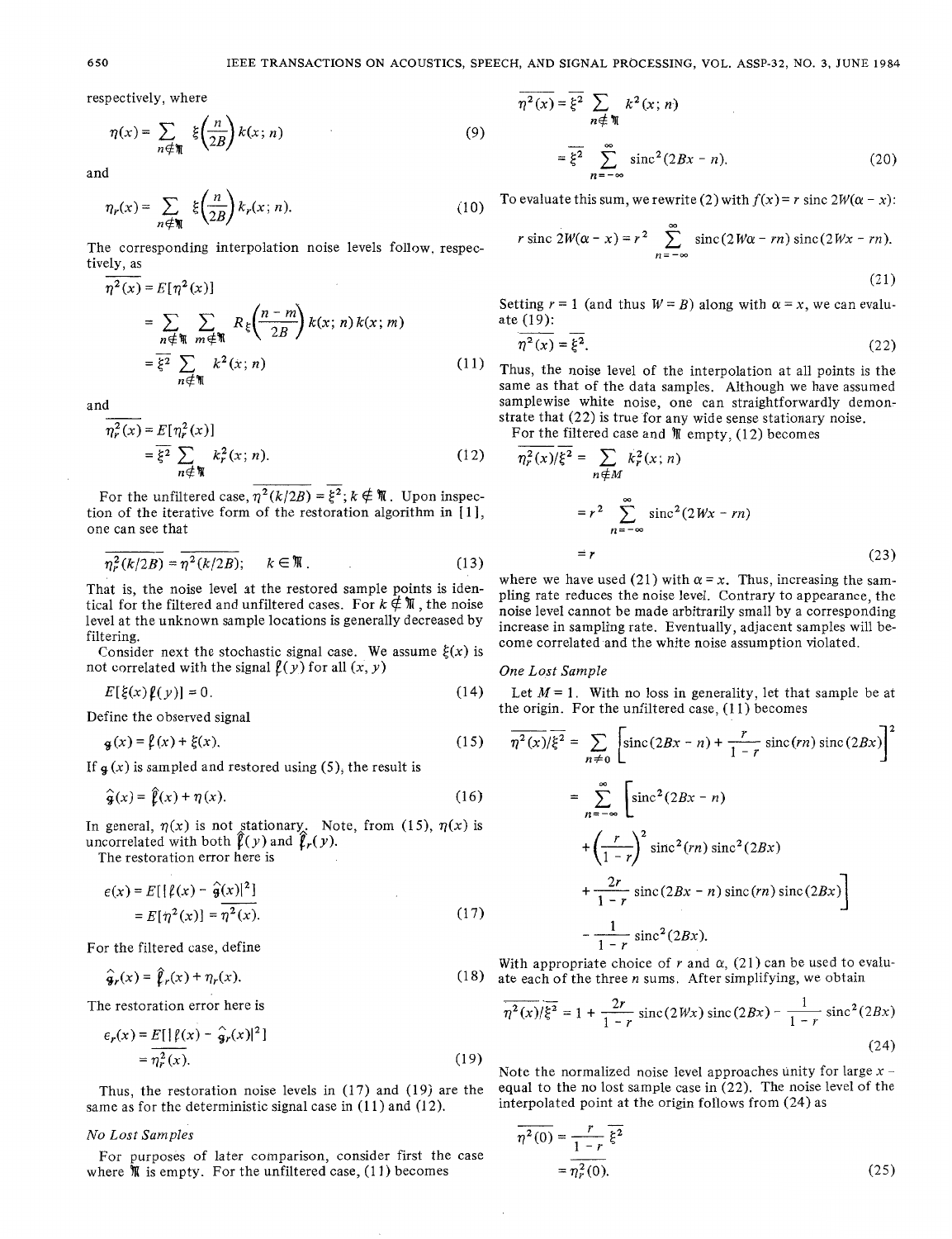The result is monotonically increasing on  $0 \le r \le 1$ . Interestingly, for  $r < \frac{1}{2}$ , the normalized interpolation noise level in (25) is less than unity which is less than the noise level of the known sample data. Note, however, that we have yet to filter known sample data. Note, nowever, that we have yet to lifter<br>the high-frequency components of the samplewise white noise.<br>For the filtered case for one lost sample, (12) becomes<br> $\frac{n^2(y)}{(k^2)}$ 

For the filtered case for one lost sample, (12) becomes  $\frac{n_r^2(x)}{\xi^2}$ 

$$
= r^2 \sum_{n \neq 0} \left[ \operatorname{sinc} (2Wx - rn) + \frac{r}{1-r} \operatorname{sinc} (rn) \operatorname{sinc} (2Wx) \right]^2.
$$

Proceeding in a manner similar to that for the unfiltered case above, we obtain

$$
\overline{\eta_r^2(x)}/\xi^2 = \frac{r}{1-r} \left[1 - r \left\{1 - \text{sinc}^2(2Wx)\right\}\right].\tag{26}
$$

For large  $x$ , the noise level goes to the no lost sample filtered equivalent in (23).

# *Two Lost Samples*

Let  $M = 2$  and let the lost samples be located at the origin and at  $x = k/2B$  for some specified k. The  $2 \times 2A$  matrix then has elements *I-r* a11 = a22 = - **<sup>A</sup>**

$$
a_{11} = a_{22} = \frac{1 - r}{\Delta}
$$

$$
a_{12} = a_{21} = \frac{r \operatorname{sinc}(rk)}{\Delta}
$$

where

e  

$$
\Delta = (1 - r)^2 - r^2 \, \text{sinc}^2(rk).
$$

After straightforward yet tedious calculations, (11) and (12)<br>become  $\frac{a^2(x)/\epsilon^2}{n^2(x)/\epsilon^2} = 1 - (a^2 + b^2) + 2\epsilon^2 (a^2 + b^2) + 2c^2$ 

$$
\eta^{2}(x)/\xi^{2} = 1 - (\alpha^{2} + \beta^{2}) + 2r[a_{11}(\alpha \tau + \beta \rho) + a_{12}(\alpha \rho + \beta \tau)] \text{ guishab}
$$

$$
+ r^{2}[(a_{11}^{2} + a_{12}^{2})(\alpha^{2} \lambda + 2\alpha \beta \gamma + \beta^{2} \lambda) \text{ Sequen}
$$

$$
+ 2a_{11}a_{12}(\alpha^{2} \gamma + 2\alpha \beta \lambda + \beta^{2} \gamma)] \text{ (27)}
$$

and

$$
\overline{\eta_r^2(x)}/\xi^2 = r - r^2(\alpha_1^2 + \beta_1^2) + 2r^3[a_{11}(\alpha_1\tau_1 + \beta_1\rho_1) \n+ a_{12}(\alpha_1\rho_1 + \beta_1\tau_1)] \n+ r^4[(a_{11}^2 + a_{12}^2)(\alpha_1^2\lambda + 2\alpha_1\beta_1\gamma + \beta_1^2\lambda) \n+ 2a_{11}a_{12}(\alpha_1^2\gamma + 2\alpha_1\beta_1\lambda + \beta_1^2\gamma)]
$$
\n(28)

where

$$
\alpha = \operatorname{sinc}(2Bx - k) \qquad \alpha_1 = \operatorname{sinc}(2Wx - rk)
$$
  

$$
\beta = \operatorname{sinc}(2Bx) \qquad \beta_1 = \operatorname{sinc}(2Wx)
$$

and

$$
\rho = \sum_{p \neq 0,k} \operatorname{sinc}(rp) \operatorname{sinc}(2Bx - p)
$$
  
\n
$$
= \beta_1 - \beta - \alpha \operatorname{sinc}(rk)
$$
  
\n
$$
\rho_1 = \sum_{p \neq 0,k} \operatorname{sinc}(rp) \operatorname{sinc}(2Wx - rp)
$$
  
\n
$$
= \frac{1 - r}{r} \beta_1 - \alpha_1 \operatorname{sinc}(rk)
$$
  
\n
$$
\tau = \sum_{p \neq 0,k} \operatorname{sinc} r(\rho - k) \operatorname{sinc}(2Bx - p)
$$
  
\n
$$
= \alpha_1 - \alpha - \beta \operatorname{sinc}(rk)
$$

$$
\tau_1 = \sum_{p \neq 0, k} \operatorname{sinc} r(p - k) \operatorname{sinc} (2Wx - rp)
$$
  
=  $\frac{1 - r}{r} \alpha_1 - \beta_1 \operatorname{sinc}(rk)$   

$$
\lambda = \sum_{p \neq 0, k} \operatorname{sinc}^2(rp)
$$
  
=  $\sum_{p \neq 0, k} \operatorname{sinc}^2r(p - k) = \frac{1}{r} - 1 - \operatorname{sinc}^2(rk)$   

$$
\gamma = \sum_{p \neq 0, k} \operatorname{sinc}(rp) \operatorname{sinc} r(p - k) = \left(\frac{1}{r} - 2\right) \operatorname{sinc}(rk).
$$

All of the sums above are evaluated as special cases of (21). Numerical examples of (27) and (28) are shown in Fig. 1 for  $k = 1$  and 5 with  $r = 0.2$ . The lost sample locations here are at the minima of the unfiltered noise level curves. Note the consistency with (12). A second example for  $r = 0.8$  and  $k = 1$  is shown in Fig. 2. The lost samples are at zero and unity. The filtered and unfiltered curves are indistinguishable near those points.

At the lost sample point locations

$$
\overline{\eta^2(0)} = \overline{\eta^2(\frac{k}{2B})} = r^2 \overline{\xi^2} [(a_{11}^2 + a_{12}^2) \lambda + 2a_{11}a_{12}\gamma]
$$

$$
= \overline{\eta_r^2(0)} = \overline{\eta_r^2(\frac{k}{2B})}.
$$
(29)

For large *k,* the noise level at the origin approaches that for a single lost sample. If  $kr$  is an integer, the noise levels for one and two lost samples are equal at the lost sample locations. A plot of (29) is shown in Fig. 3 for  $k = 1, 2,$  and 5. The single lost sample noise level in (25) is nearly graphically indistinguishable from the  $k = 5$  curve.

## *Sequence* of *Lost Samples*

Clearly, closed form expressions for  $(11)$  and  $(12)$  become intractible for larger M. Numerical results for three lost samples in a row are shown in Fig. 4. The noise level at the lost sample locations is shown in Fig. 5 for *M* lost samples in a row. The noise level increases drastically with respect to the number of adjacent lost samples and sampling rate parameter. Correspondingly, the condition number [6] of the  $A = [I - S]^{-1}$ matrix increases greatly with larger *M* and r.

# Iv. **TRUNCATION EFFECTS FOR A** LOST **SAMPLE IN A STOCHASTIC SIGNAL**

Consider the case where a single lost sample is estimated by *N* samples on each side of the missing point. In the limit, we know the sampling estimates in (5) and (6) are optimal in the sense of minimum linear mean-square error. Truncation and noise destroy this optimality. In this section, the effects of these sources of error are considered. The corresponding minimum mean-square error is then evaluated for purposes of comparison.

Let  $M = 1$  and, with no loss in generality, let the lost sample be at the origin. The estimate of the lost sample follows from  $(16)$  and  $(18)$  as

$$
\hat{\mathbf{g}}(0) = \hat{\mathbf{g}}_r(0)
$$
  
= 
$$
\frac{r}{1 - r} \sum_{n \neq 0} \mathbf{g} \left(\frac{n}{2B}\right) \operatorname{sinc}(rn).
$$
 (30)

Using only *N* samples from each side, the corresponding truncated estimate is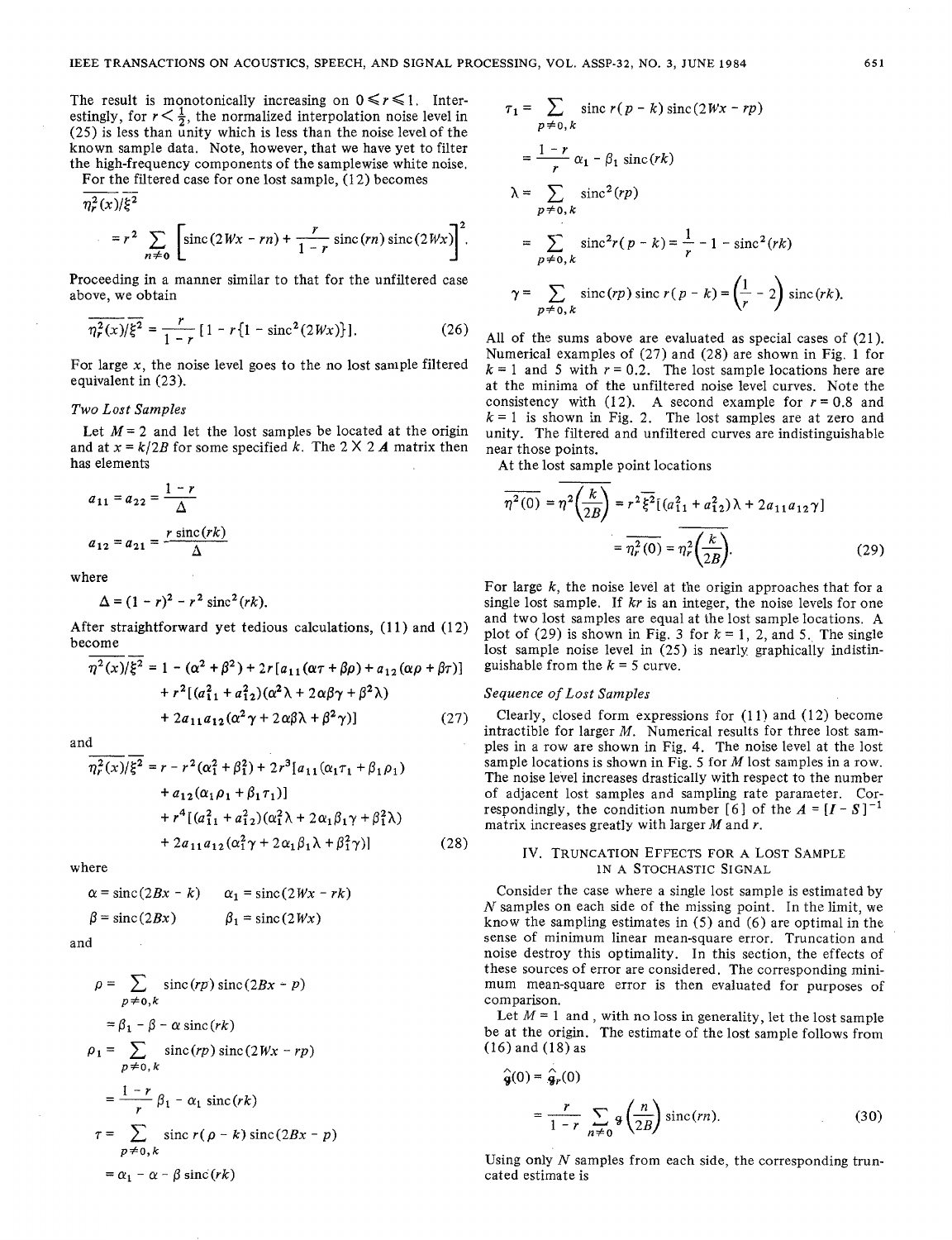

Fig. 1. Restoration noise level for two lost samples when sampling at five times the Nyquist rate  $(r = 0.2)$ . The solid curves are for  $k = 1$ . The lost samples are at zero and one. The broken line graphs are for  $k = 5$  with lost samples at  $-2$  and 3. In both cases, the lower curve represents the filtered case and the upper curve the nonfiltered case.



Fig. 2. Restoration noise level for two lost samples when  $r = 0.8$  and  $\bar{k}$  = 1. The lost samples are at zero and one. The solid curve is for the unfiltered case and broken line plot for the filtered case. The two plots are graphically indistinguishable in the region of the lost samples.



Fig. 3. Restoration noise level for two lost samples at the lost sample location as a function of the sampling rate parameter. The noise level for a single lost sample is almost graphically indistinguishable from the  $k = 5$  plot.

$$
\widehat{g}_N(0) = \frac{r}{1-r} \sum_{\substack{|n| \le N \\ n \neq 0}} g\left(\frac{n}{2B}\right) \operatorname{sinc}(rn).
$$

The mean-square error of this estimate is

 $\hat{\epsilon}$ 

$$
N = E\left[\left|\ell(0) - \frac{r}{1-r} \sum_{\substack{|n| \le N \\ n \neq 0}} \left\{\ell\left(\frac{n}{2B}\right) + \xi\left(\frac{n}{2B}\right)\right\} \text{ sinc}(rn)\right]^2\right]
$$
\n
$$
\tag{31}
$$



Fig. **4.** Filtered restoration noise level for three lost samples at 0, **+l.**  and  $-1$ .



Fig. 5. Restoration noise level for  $M$  lost samples in a row at the lost sample locations. The lower dot values in each case correspond to  $r = 0.5$  and the upper *x*<sup>2</sup>s to  $r = 0.8$ .

For samplewise white noise **(3** 1) becomes

$$
\epsilon_N = R \ell(0) - \frac{2r}{1-r} \sum_{\substack{|n| \le N \\ n \neq 0}} R \ell \left( \frac{n}{2B} \right) \operatorname{sinc}(rn)
$$
  
+ 
$$
\left( \frac{r}{1-r} \right)^2 \left[ \xi^2 \sum_{\substack{|n| \le N \\ n \neq 0}} \operatorname{sinc}^2(rn) + \sum_{\substack{|n| \le N \\ n \neq 0}} \sum_{\substack{|m| \le N \\ m \neq 0}} R \ell \left( \frac{n-m}{2B} \right) \operatorname{sinc}(rn) \operatorname{sinc}(rm) \right].
$$

We normalize the error to the noise variance

$$
\widetilde{\epsilon}_N = \epsilon_N/\overline{\xi^2}.
$$

Note that the corresponding normalization

$$
\widetilde{R} \, \mathbf{r}(x) \equiv R \, \mathbf{r}(x) / \overline{\xi^2}
$$

is, for  $x = 0$ , the signal to noise ratio. Then  $(31)$  becomes

$$
\tilde{e}_N = \tilde{R}f(0) - \frac{4r}{1-r} \sum_{n=1}^N \tilde{R}f\left(\frac{n}{2B}\right) \operatorname{sinc}(rn) \n+ 2\left(\frac{r}{1-r}\right)^2 \left[\sum_{n=1}^N \operatorname{sinc}^2(rn) + \sum_{n=1}^N \sum_{m=1}^N \left\{\tilde{R}f\left(\frac{n-m}{2B}\right) + \tilde{R}f\left(\frac{n+m}{2B}\right)\right\} \right] \n\cdot \operatorname{sinc}(rn) \operatorname{sinc}(rm) \right].
$$
\n(32)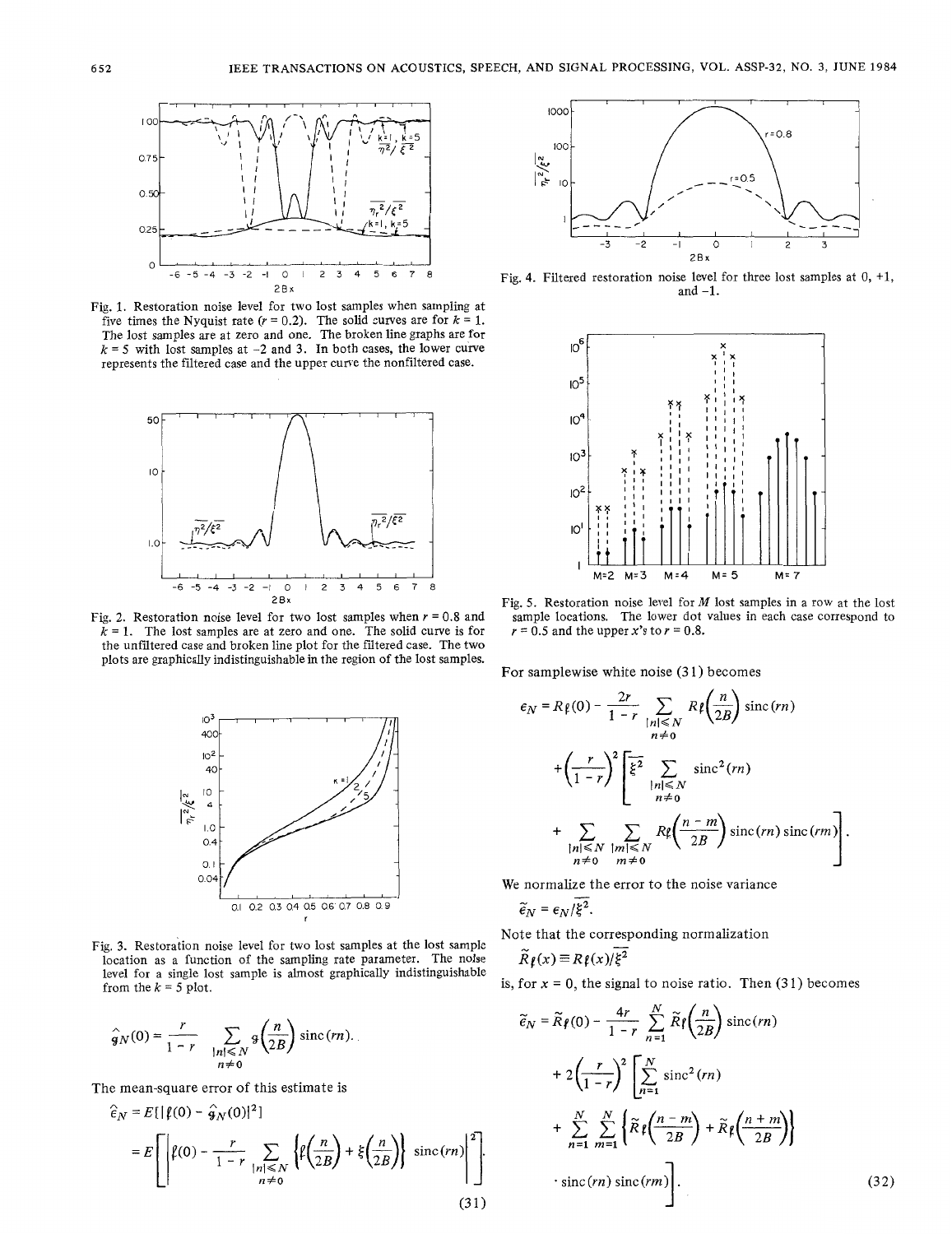After some manipulation, the following computationally more attractive iterative form of (32) results in

$$
\widetilde{\epsilon}_{N+1} = \widetilde{\epsilon}_{N} - \frac{4r}{1-r} \widetilde{R} \ell \left( \frac{N+1}{2B} \right) \text{ sinc } r(N+1)
$$
  
+2  $\left( \frac{r}{1-r} \right)^2 \left[ \left\{ 1 + \widetilde{R} \ell(0) + \widetilde{R} \ell \left( \frac{2N+2}{2B} \right) \right\}$   
 
$$
\cdot \text{sinc}^2 r(n+1) + 2 \text{sinc } r(N+1)
$$
  
 
$$
\cdot \sum_{n=1}^N \left\{ \widetilde{R} \ell \left( \frac{n-N-1}{2B} \right) + \widetilde{R} \ell \left( \frac{n+N+1}{2B} \right) \right\} \text{ sinc}(rn)
$$

with initialization

$$
\widetilde{\epsilon}_{1} = \widetilde{R} \mathbf{f}(0) - \frac{4r}{1-r} \widetilde{R} \mathbf{f} \left(\frac{1}{2B}\right) \operatorname{sinc}(r) \n+ 2 \left(\frac{r}{1-r}\right)^{2} \left[1 + \widetilde{R} \mathbf{f}(0) + \widetilde{R} \mathbf{f} \left(\frac{2}{2B}\right)\right] \operatorname{sinc}^{2}(r) \right].
$$
\n(33)

The error for the ST estimate in (33) will later be compared to the minimum linear mean-square estimate of a single lost sample. We note from (25) that

$$
\lim_{N \to \infty} \tilde{e}_N = \frac{r}{1 - r}
$$

a result independent of both the signal and noise structure.

# Minimum Mean-Square Error Estimate

Given  $N$  samples on each side of a lost sample, we can form the more general linear estimate

$$
\tilde{A}_N(0) = \sum_{\substack{|n| \le N \\ n \neq 0}} \alpha_n A_n \left( \frac{n}{2B} \right) \tag{34}
$$

and choose the coefficients so that the mean-square error

$$
\check{\epsilon}_N = E[|\ell(0) - \check{q}_N(0)|^2] \tag{35}
$$

is minimized. Clearly, the resulting error is lower here than in the truncated sampling theorem in (30) which is a (nonoptimal) special case of (34).

From the orthogonality principle  $[7]$  the error in  $(34)$  is minimum when  $\ell(0) - \frac{1}{2}N(0)$  is orthogonal to  $\frac{1}{2}N(0)$  and thus to each element in  $\left[\frac{1}{9}(n/2B)\right]|n| \le N, n \ne 0\}$ . Thus, we require

$$
\[E\{\mathfrak{l}(0)-g(0)\}\,g\left(\frac{n}{2B}\right)\] = 0; \quad |n| \leq N, n \neq 0.
$$

Expanding and recognizing by symmetry that  $\alpha_n = \alpha_{-n}$  yields the optimal  $\alpha_n$ 's as solutions to the set of equations

$$
R \mathfrak{f}\left(\frac{m}{2B}\right) = \sum_{n=1}^{N} \alpha_n \left[ R \mathfrak{g}\left(\frac{n-m}{2B}\right) + R \mathfrak{g}\left(\frac{n+m}{2B}\right) \right] \tag{36}
$$

where, since the signal and noise are uncorrelated, the observed signal's autocorrelation is

$$
R_{\mathfrak{g}}(x) = R\mathfrak{f}(x) + R_{\xi}(x)
$$

the  $\alpha_n$ 's can clearly be determined. The result, when substituted into (34), yields the minimum linear mean-square error MSE estimate of the lost sample,  $\ell$  (0). The corresponding minimum error is

$$
(\check{e}_N)_{\min} = R \mathfrak{f}(0) - 2 \sum_{n=1}^{N} \alpha_n R \mathfrak{f}\left(\frac{n}{2B}\right).
$$
 (37)

# Comparison of Lost Sample Estimates

Numerical examples for ST minimum and MSE estimates of a lost sample are shown in Figs. 6 and 7 for the case where the



Fig. 6. Mean-square error of lost sample restoration when  $N$  samples on both sides are used in the estimate. Here,  $r = 0.8$ . ST: (a) SNR = 100, (b) SNR = 10. MSE: (c) SNR = 100, (d) SNR = 10.



signal's power spectral density is  $\sqrt{2}/2W$  over the interval  $|u| \leq W$ and zero elsewhere. The noise is samplewise white. The signalto-noise (power) ratio follows as

$$
SNR = \ell^2/\xi^2.
$$

For the ST estimate, the normalized error approaches  $r/(1 - r)$ independent of the SNR as  $N \rightarrow \infty$ .

Interestingly, both the ST and MSE estimates do not necessarily improve as we increase the number of samples. For the sampling theorem, this is graphically evident in Fig. 6.

#### Computation Comparison

By design, the optimal MSE estimate of the lost sample yields superior results than the ST estimate. From (34) and (36). however, the MSE estimate requires detailed knowledge of the autocorrelation of  $g(x)$  at specified sample points. The ST estimate requires only bandwidth information. Clearly, this is also the case when restoring a larger number of lost samples.

In general, let  $K$  be the number of known samples used to estimate M lost samples. For good results, we require  $K \gg M$ . To apply the ST, we need to invert an  $M \times M$  matrix to find the  $a_{qp}$ 's used in (3) and (4). For the MSE estimate, we are required to solve  $K$  linear equations with  $K$  unknowns in (36) to find the needed  $\alpha_n$ 's.

# **REFERENCES**

[1] R. J. Marks II, "Restoring lost samples from an oversampled band-<br>limited signal," IEEE Trans. Acoust., Speech, Signal Processing, vol. ASSP-31, pp. 752-755, June 1983.